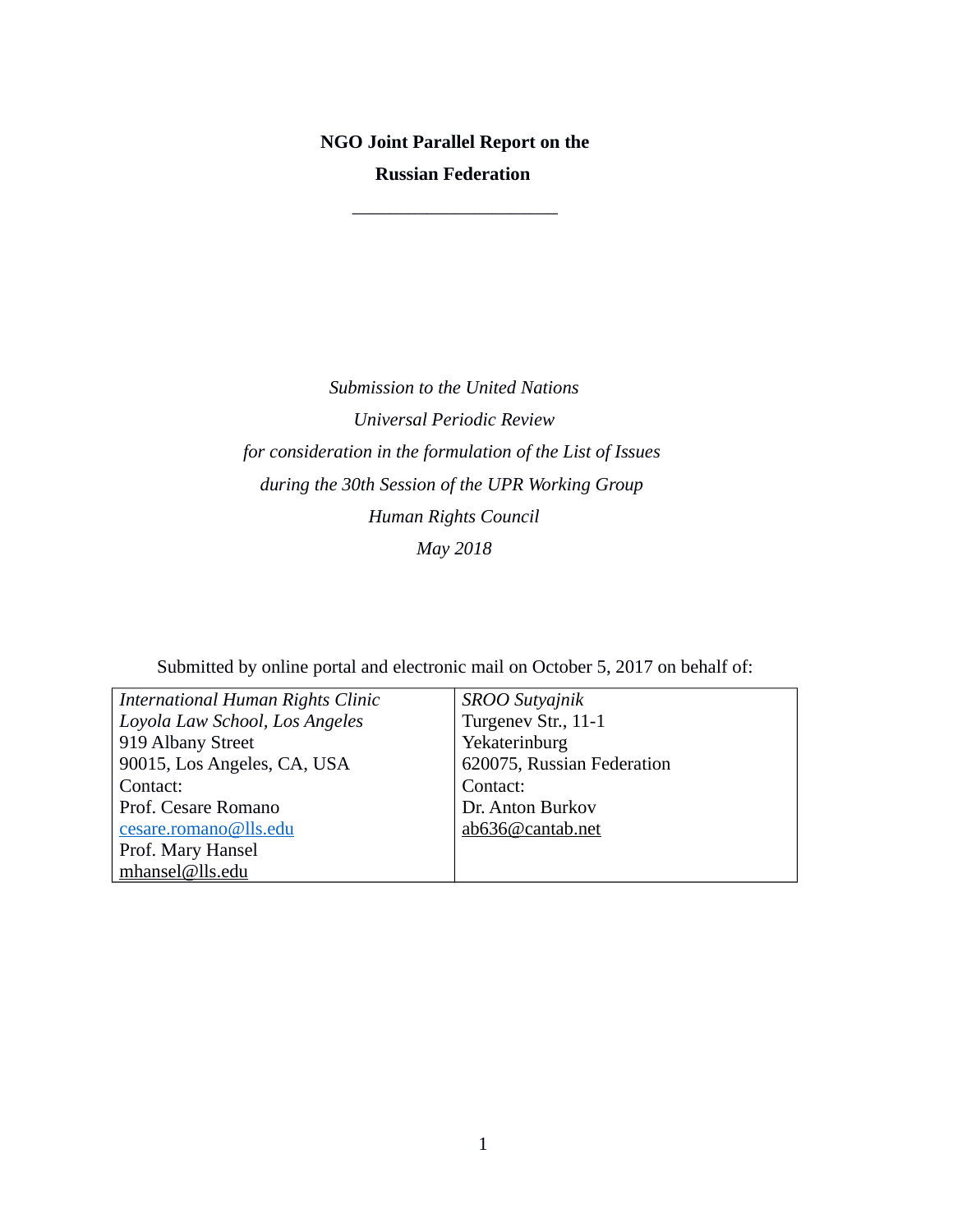# **I. INTRODUCTION**

- 1. This report is submitted by the International Human Rights Clinic at Loyola Law School, Los Angeles located in Los Angeles, California, U.S.A., and Sutyajnik, a nongovernmental organization based in Yekaterinburg, Russian Federation ("Russia").
- 2. The International Human Rights Clinic at Loyola Law School, Los Angeles is committed to achieving the full exercise of human rights by all persons, and seeks to maximize the use of international and regional political, judicial, and quasi-judicial bodies through litigation, advocacy, and capacity-building.
- 3. Founded in Yekaterinburg, Russia in 1994, Sutyajnik is a human rights resource center that helps citizens and organizations realize rights guaranteed in the Russian Constitution and international treaties by litigating public interest cases, educating in human rights, and informing the public about the mechanisms for human rights protection. One of Sutyajnik's principal goals is to defend human rights by working to bring domestic legislation and practice into conformity with international and constitutional standards.
- 4. This report examines a selection of human rights issues posed by the current legal scheme of the Russian Federation ("Russia") governing bodily organ donations for purposes of transplantation. The current and longstanding legal scheme for organ donations is one that presumes each individual has consented to having his/her organs removed upon death, unless and until the individual or that individual's family or legal representative has objected.
- 5. This "presumed consent" system lacks the clarity and safeguards necessary to ensure that individuals and their families know how to opt out of organ removal and what will happen if they do not opt out. As a result, citizens do not have a meaningful opportunity to provide or withdraw their consent.
- 6. First, Russia has not provided a mechanism for its citizens and their family members to express and document their donative intent. There is no easy prescribed opt-out procedure, as required by international standards.
- 7. Moreover, with respect to situations where an individual is at the hospital with fatal injuries, there is a lack of clarity regarding whether (a) the hospital must inform the individual's family members of any plan to harvest organs and proactively seek consent from the individual's family or (b) the family members have the burden of guessing as to the individual's condition and the hospital's organ removal plans and then demanding to opt out of the presumption of consent. Currently, Russian doctors openly confirm that they do not generally inform relatives of planned organ removals nor seek consent. The state contends that under the legal scheme, they are not required to do so and the burden rests on the family. However, state officials have also admitted that they are confused about this issue and have started and halted prosecutions of doctors removing organs without consent because of their confusion.
- 8. Furthermore, as public surveys have shown, Russia has failed to adequately inform its citizenry of the presumed consent system and the fact that individuals must opt out to avoid organ removal. Even if more members of the public were aware of the legal scheme, they would likely be confused as to how to opt out given that there is no mechanism for doing so.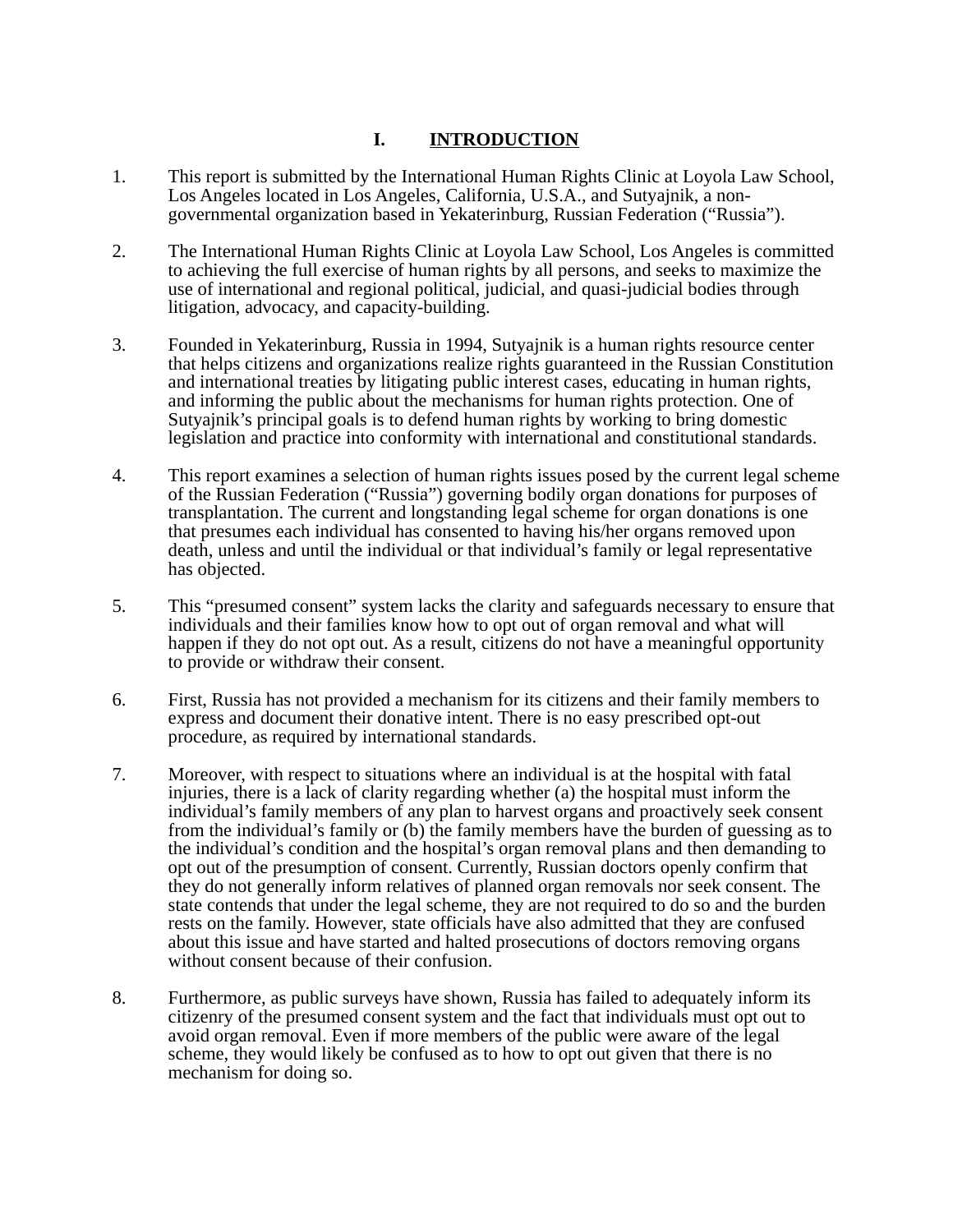9. As a result of this system and its deficiencies, state hospitals are removing individuals' organs in secret and against the wishes of the deceased and their families. The legal scheme and its application violate *inter alia* the right to privacy and the right to information. The scheme is particularly harmful and exploitative to vulnerable groups.

# **II. FACTUAL BACKGROUND**

### **A. Presumed Consent for Organ Donation Laws**

- 10. It is beyond dispute that the demand for organs far exceeds the donated supply throughout the world. Given this mass shortage, proponents of presumed consent laws argue that such laws boost the numbers of organ donations and, in turn, the number of transplants.<sup>i</sup>
- 11. Detractors, however, assert that presumed consent systems "essentially give[] the state a right of eminent domain over the body parts of a potential donor." Critics also point out that, paradoxically, "[n]ations that employ presumed consent have seen no clear-cut relationship between the laws and high donation rates."iii Moreover, critics emphasize that presumed consent laws effectively discriminate against marginalized, uneducated groups with severe consequences; for these groups are the least likely to be aware of their right to opt out of the presumption.<sup>iv</sup>
- 12. To be sure, several other countries aside from Russia have presumed consent laws for organ donation (although the recent trend in Europe has been away from such laws and toward opt-in legislation). However, none of the existing systems of presumed consent allows a situation in which consent is not sought at all. $v<sup>i</sup>$  Only Russia has a system where no consent is sought during the lifetime of individuals and no consent is sought from relatives at the time of death.<sup>vii</sup> Therefore, as explained below, Russia's system is actually "imputed" instead of "presumed.

# **B. Russia's Presumed Consent Legal Scheme**

#### *The Transplantation Act*

13. Russian Federal Law no. 4180-1, entitled "On Transplantation of Human Organs and/or Tissues" ("the Transplantation Act"), was enacted on December 22, 1992 and establishes a presumption of consent on behalf of an individual or that individual's family to the post-mortem removal of organs for the purpose of transplantation.<sup> $v$ iii</sup> Section 8 of this law provides:

> "that the extraction of organs and/or tissues from a human body is not allowed where a medical institution has been made aware that the deceased during his or her lifetime, or his or her close relatives or legal representative, have opposed the extraction of that person's organs or body tissues after his or her death for the purposes of transplantation."ix

- 14. By its own terms, the Transplantation Act also provides that organ transplantation "must be performed in compliance with Russian laws and international human rights standards, respecting the principles proclaimed by the international community."<sup>x</sup>
- 15. Further, the Act makes clear that "the interests of a particular individual are to prevail over those of society and science."<sup>xi</sup>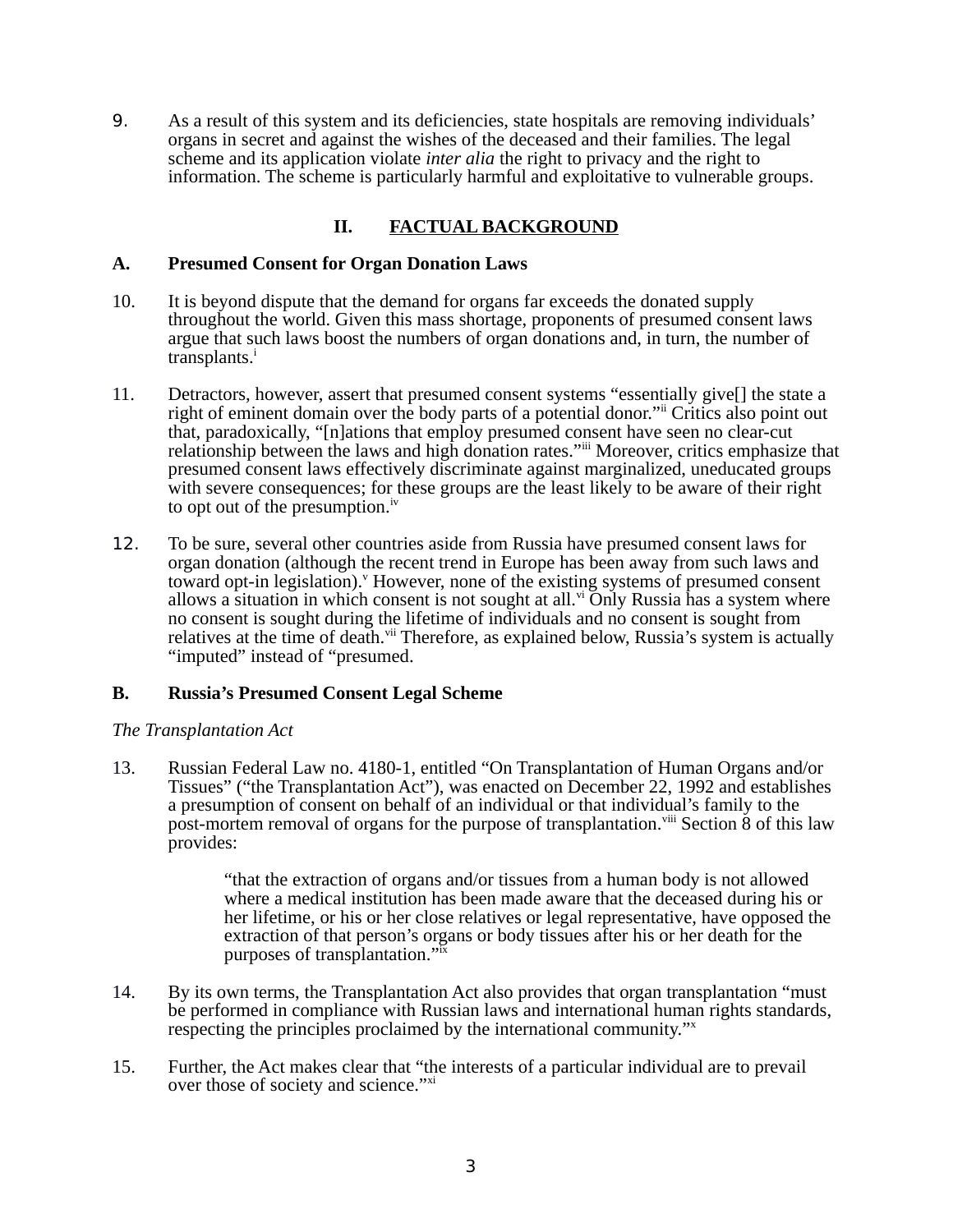# *The Burial Act*

- 16. Section 5 of the 1996 Russian law entitled "On Burial and the Funeral Business" ("the Burial Act") states that each individual can express his/her will with respect to the treatment of his/her body after death, including organ removal.<sup>xii</sup>
- 17. The Act also provides that if an individual does not express his/her will, the right to consent or refuse consent falls to a close relative or legal representative.<sup>xiii</sup>

# *Decision of the Constitutional Court of Russia*

- 18. On December 4, 2003, Russia's Constitutional Court found that the policy of presumed consent as established in the Transplantation Act is compatible with the Russian Constitution.<sup>xiv</sup> The Constitutional Court reasoned that it is "inhumane to put the question of harvesting organs or tissues to a person's relatives at practically the same time as they are notified of his death, or immediately before an operation or other type of medical treatment" and concluded that Section  $\ddot{8}$  "is not unclear or ambiguous per se and therefore cannot be held to contravene individuals' constitutional rights." $\frac{1}{x}$  On 10 February 2016 the Constitutional Court confirmed this position<sup>xvi</sup>.
- 19. At the same time, the Constitutional Court emphasized that more detailed regulation was still necessary in the form of legal acts and other instruments to allow an individual or his/her relatives to exercise their right to express their will regarding organ donation.<sup>xvii</sup>

#### *Russia's Admission of Conflicting and Confusing Organ Donation Laws and Resultant Failures to Prosecute the Removal of Organs Without Consent*

- 20. Russia has admitted that Section 8 of the Transplantation Act and Section 5 of the Burial Act are in conflict regarding the exact nature of the state's obligations. Russia has further admitted that the conflict between these provisions has impaired the prosecution of medical professionals who remove individuals' organs without consent.
- 21. For example, Russia responded to a 2002 questionnaire from the Secretary General of the Council of Europe regarding official investigations and prosecutions related to organ trafficking. In its response, Russia stated that despite the initiation of proceedings based on credible allegations that local doctors had removed organs without permission from the deceased or his/her family, authorities had not pursued these proceedings because of "contradictions in the existing legislation," leading to the conclusion that organ removal without consent may not constitute a crime.<sup>xviii</sup>
- 22. Because of the apparent conflict between and confusion surrounding these two legal provisions, it does not appear that Russia has prosecuted anyone for this practice despite numerous reports of organ removal without consent.<sup>xix</sup>
- 23. Russian lawmakers have known about the confusion caused by these laws since at least April 2002, when the Prosecutor General's Office (in response to allegations of nonconsensual organ removal) proposed revisions to the legislation in a letter to the Russian legislature. $^{xx}$  Now, fifteen years later, the state has yet to provide clarification of this legal scheme.

#### *The Health Protection Act*

24. On November 21, 2011, Russia enacted Federal Law no. 323-FZ entitled "On the Basic Principles of Public Health Protection in the Russian Federation" ("the Health Protection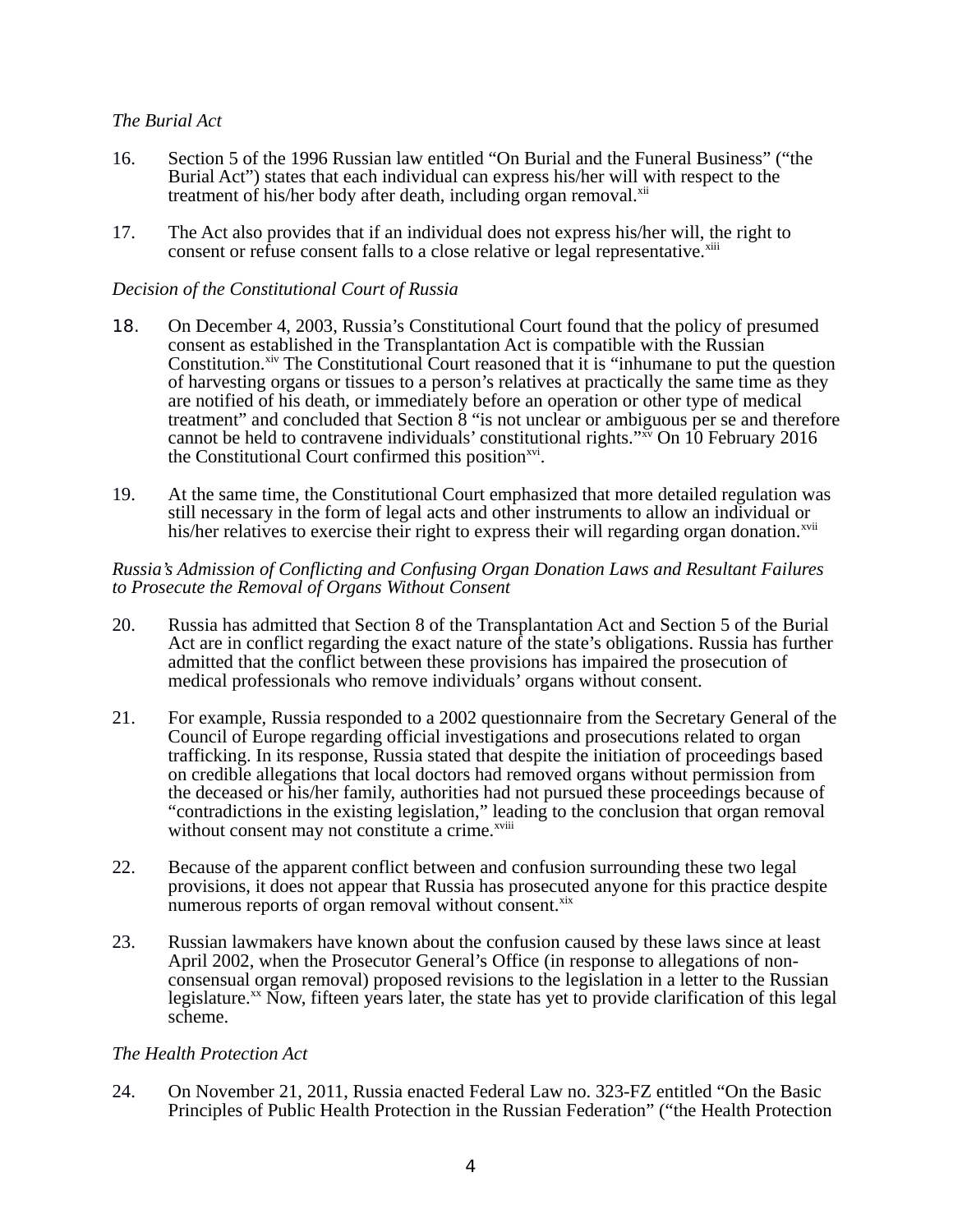Act"), which provides in section 47(6) that "every mentally competent adult person is allowed, either orally in the presence of witnesses or in writing (certified by a notary or the chief medical officer of a medical institution), to express his or her consent or to oppose organ removal from his or her body after death.<sup>5xxi</sup> Section 47(7) of the Act provides that where the deceased has expressed no donative intent, his/her spouse or close relatives can oppose transplantation. $x^{\text{xiii}}$  Section 47(10) prohibits the removal of organs where a medical institution is aware that a deceased person, or a close relative or legal representative, has opposed the removal of organs for transplantation purposes. $^{x\text{xiii}}$ 

- 25. While Russia should have enacted legislation clarifying the conflict between the Transplantation Act and the Burial Act, it effectively confirmed and exacerbated the confusion between the two.
- 26. In April 12, 2017, the Ministry of Health introduced a draft law that does not substantially change or clarify the presumed consent scheme enacted in the Transplantation Act.<sup>xxiv</sup>

#### *Lack of Mechanism and Opportunity to Opt Out of Presumed Consent*

- 27. To date, Russia has not set forth a mechanism for its citizens and their family members to express and document their donative intent. The state has not contested this fact in relevant litigation before the European Court of Human Rights.<sup>xxv</sup> Indeed, there is no centralized database or similar means for seeking or tracking donor consent or providing citizens with any documentation reflecting their consent (such as a driver's license with indications of donor status).<sup>xxvi</sup> Thus, medical institutions are often unaware that individuals have expressed their donative intent.<sup>xxvii</sup>
- 28. Compounding this problem is Russia's failure to adequately inform citizens about the presumed consent scheme and the act that their organs may be removed if they do not opt out. In fact, a series of public surveys has established that only a small percentage of the population is aware of the legal scheme for organ donation. One of these surveys, conducted in 2017, revealed that the majority of the population (62.3%) did not know anything about the fact that doctors may remove their organs without their consent.<sup>xxviii</sup> Another survey found that "[t]he analysis of the data showed that organ donation and organ transplantation are subjects which are quite complex and unfamiliar to respondents."xxix
- 29. Meanwhile, doctors and hospital staff are not obliged to seek consent or let relatives or legal representatives know of their intent to harvest organs. On the contrary, Russian doctors openly confirm that they do not inform relatives of planned organ removals.<sup>xxx</sup> Without being informed of such intent, family members and legal representatives cannot know that they need to opt out or when and how to do so. $^{xxxxi}$
- 30. Nonetheless, Russia asserts that relatives have the burden of informing the hospital of any objections regarding organ removal — although they may not even know that their family member is dying or that a hospital intends to harvest his/her organs — rather than requiring hospitals to inform relatives of planned organ removals and seek consent.
- 31. Even worse, many doctors proactively alert transplantologists of potential donors under their care, while neglecting to inform relatives that they intend to harvest their family member's organs. A 2013 case decided by the Kirovsky district court of Omsk revealed that a hospital concluded a formal agreement with the transplantology clinic that removed the organs of the applicant's son.<sup>xxxii</sup> Under this agreement the hospital was obligated to inform the transplantology clinic about any "potential donor."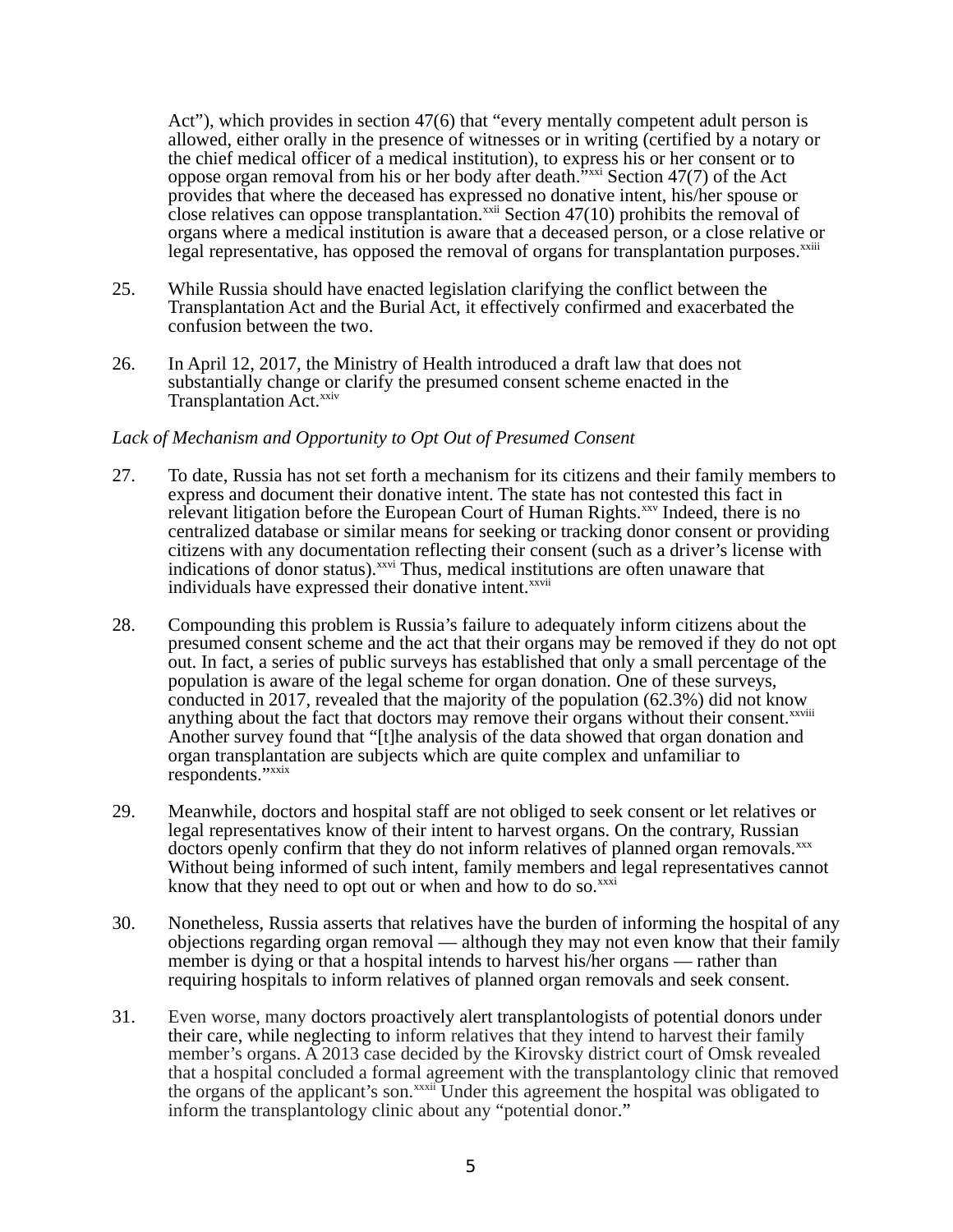32. In fact, the term "presumed consent" as defined in Section 8 of the Transplantation Act, and as understood in medical and legal practice, actually means "artificial" or "imputed" consent ("вмененное согласие") rather than "presumed consent." This is because consent is presumed even when close relatives are present at a hospital and medical personnel can easily approach and inform them about planned organ removal and ask for consent.

#### **C. Pending European Court of Human Rights Cases Against Russia Challenging the Presumed Consent Legal Scheme**

- 33. Recent cases brought before the European Court of Human Rights illustrate some of the human rights abuses that stem from Russia's legal scheme regarding organ donation.
- 34. One of these cases is *Sablina and Others v. Russia* No. 4460/16 lodged on 28 December 2015*,* currently pending before the Court. The established facts of this case are as follows:
- 35. On January 11, 2014, Alina Sablina, a 19-year old student, was hit by a car while crossing the street on zebra crossing. As a result, she was severely injured and fell into a coma from which she never awoke.<sup>xxxiii</sup> Alina's close relatives were in constant contact with the doctors, and visited their daughter in the hospital twice a day every day after her admission.<sup>xxxiv</sup> On January 17th, the family was told they could no longer see her. $xxxv$  That night, brain death was recorded.<sup>xxxvi</sup> The hospital did not inform her relatives of her death (they found out from a burial agent), and did not provide them with details about the circumstances and cause of her death.
- 36. Four hours after Alina's death was recorded, her organs were removed. At no point before or during these four hours did anyone at the hospital ask Alina's family about consent for organ removal.
- 37. Her family did not even find out about the organ removal until one month later when they reviewed a forensic report in connection with a criminal investigation of the driver that hit her. The forensic report stated that six of Alina's organs had been removed.<sup>xxxvii</sup> Her family later found out that only two of these six organs were recorded in the act of organs removal document. Four of the six organs removed had been omitted from the act of organs removal document.<sup>xxxviii</sup>
- 38. Alina never expressed her consent to donate her organs.<sup>xxxix</sup> Alina's family members were never informed that the hospital sought to harvest her organs. $^{\text{xl}}$  They were not asked about Alina's donative intent.<sup>xli</sup> They were not asked for their consent.<sup>xlii</sup> Nonetheless, investigators told them that the organ removal was legal, because they failed to let doctors know that they objected to the procedure and the doctors had no legal obligation to seek their consent.<sup>xliii</sup>
- 39. Alina's family brought civil claims against the hospital in lower, appellate and cassation courts.<sup>xliv</sup> Separately, the family challenged the Transplantation Act's compatibility with the Russian Constitution and European Convention on Human Rights before the Constitutional Court.<sup>xlv</sup> After exhausting remedies, the family brought their claims to the European Court of Human Rights, where the action is currently pending.
- 40. A similar case pending before the European Court of Human Rights, *Galina Petrovna VALYUSHCHENKO against Russia* lodged on 22 June 2014*,* also involves the removal of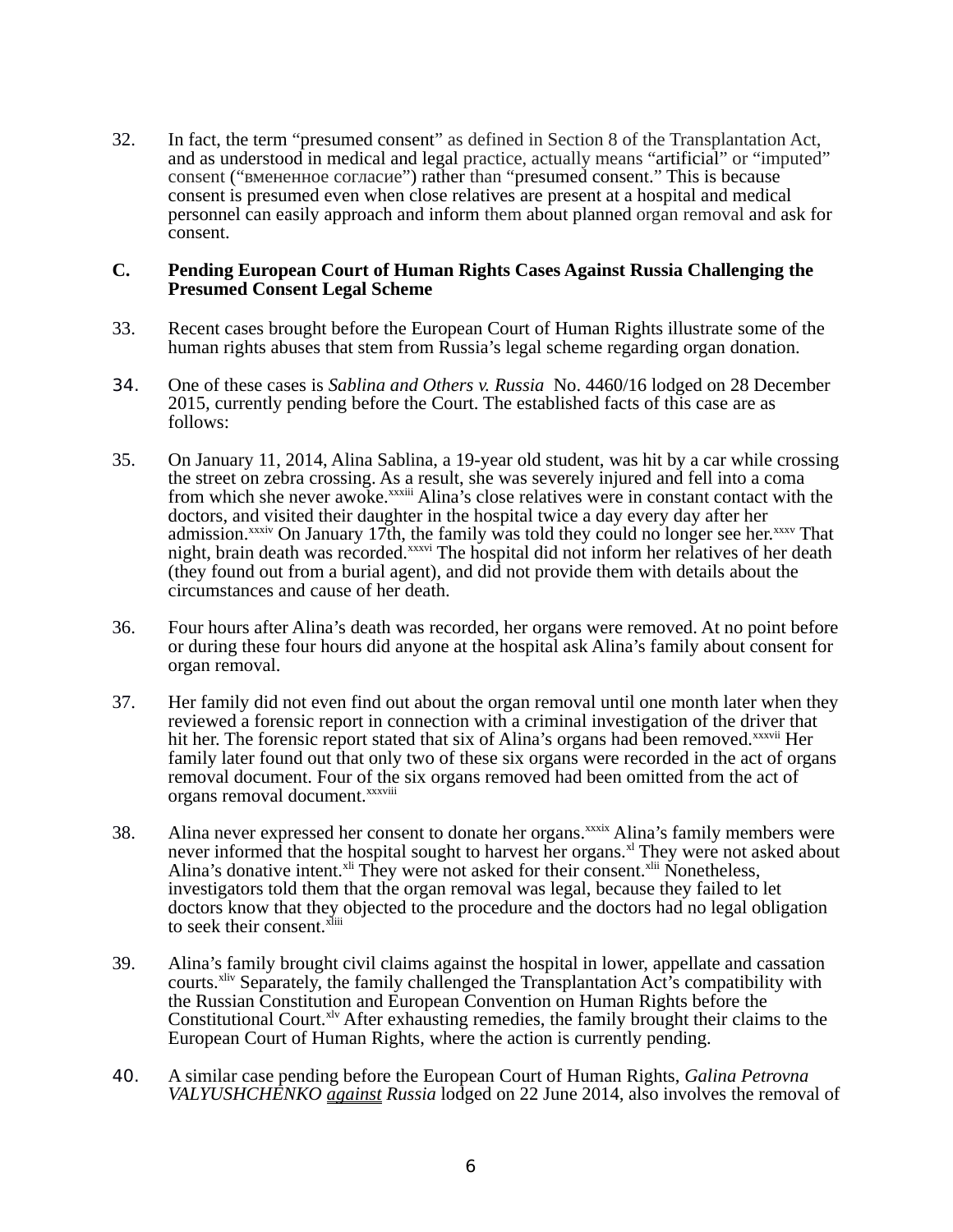an individual's organs for transplantation without the consent of the individual or his family.<sup>xlvi</sup> The Court's questions to the parties for briefing reflect the human rights issues posed by the legal scheme, for example: "[W]as any system of informing the general public about that [organ donation] legislation, and/or regulation in that area, in place, in accordance with the Russian Constitutional Court's decision [in] 2003?", "Did the relevant Russian legislation as in force at the time provide sufficient protection against arbitrariness?" and "Was there any system in place of informing relatives of those deceased whose organs had been removed for the purpose of transplantation of that fact?"

41. In essence, Russia's position in these cases is that authorities (including doctors in staterun clinics) have no obligation to inform relatives about planned organ removal or seek their consent. The state maintains that the legal scheme makes clear that doctors have no obligation to inform relatives about planned organ removals — which effectively means that relatives of the putative donor must guess that their relative qualifies as a donor and must approach doctors and state that they or the potential donor object to organ removal. If they fail to do so, according to the state, then consent is presumed and medical personnel have unfettered discretion to remove organs as they see fit and need not even let the family know about the removal after the fact.

# **IV. ANALYSIS**

# **A. Russia's Presumed Consent Legal Scheme Violates the Right to Privacy.**

#### *The Right to Privacy Under Applicable International Human Rights Law*

- 42. The right to privacy has been enshrined as a fundamental right prohibiting state interference in personal and family life.<sup>xlvii</sup> The International Covenant on Civil and Political Rights (ICCPR), the Convention on the Rights of Persons with Disabilities (CRPD), the Convention on the Rights of the Child (CRC) and the European Convention for the Protection of Human Rights and Fundamental Freedoms (ECHR) define this right as one against arbitrary or unlawful interference with an individual's privacy, family, home, correspondence, honor or reputation.<sup>xlviii</sup>
- 43. International jurisprudence emphasizes that the right to privacy is especially critical with respect to an individual's physical body and familial relationships.<sup>xlix</sup> For example, in *Toonen v. Australia*, the Human Rights Committee denounced a Tasmanian law effectively criminalizing homosexuality because it unreasonably intruded upon private sexual activities between consenting adults and was not proportionally limited to meet its purported aims.<sup>1</sup> The Committee emphasized that Australia failed to show any evidence linking the criminalization of homosexuality to decreased incidence of  $HIV/AIDS$ .<sup>li</sup>
- 44. Meanwhile, the European Court of Human Rights (ECtHR) has found that nonconsensual medical examination or treatment may also amount to a violation of the right to privacy. In *Glass v. the United Kingdom*, the ECtHR held a doctor's decision to administer diamorphine to a young boy, despite his mother's refusal, violated both the mother's and child's rights to privacy.<sup> $\ddot{h}$ </sup> It explained that neither the urgency of the situation nor the doctor's medical expertise were sufficient to override the mother's objection.<sup>liii</sup>
- 45. States are not only required to refrain from intrusive conduct; they must take positive actions to protect and fulfill their obligations with respect to the right to privacy. A state's obligations involve the adoption of measures, including the implementation of procedural safeguards, designed to secure respect for private and family life. Iv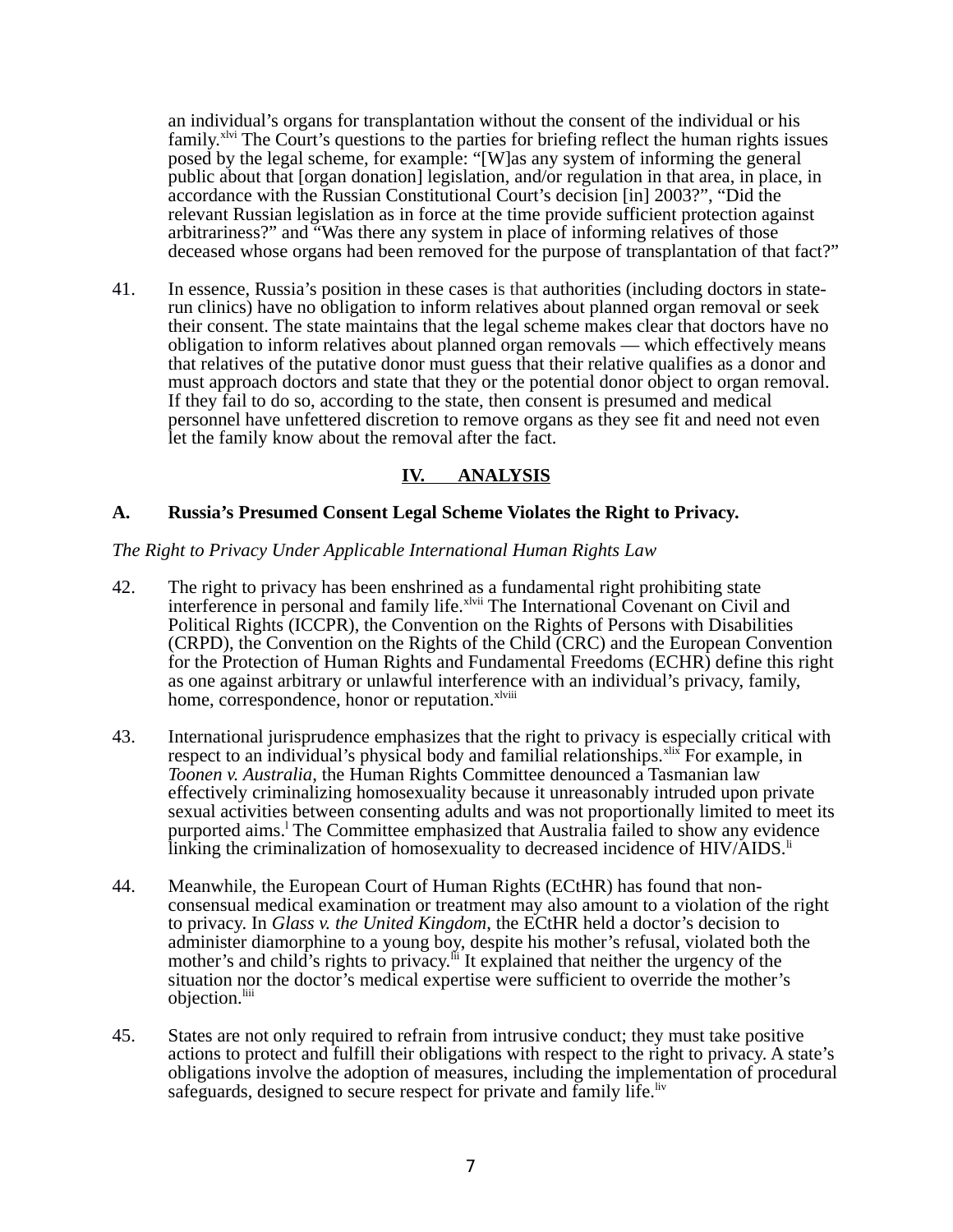# *The Right to Privacy in the Context of Organ Donation*

- 46. Numerous international organizations and UN bodies have recognized the unique dangers of transnational organ trafficking on the right to privacy.<sup> $\nu$ </sup> As such, while the overwhelming global need for organs supports the need for organ transplantation, organ removals should be regulated and not financially benefit the donor or donor's family.<sup> $\frac{1}{1}$ vi</sup>
- 47. International law distinguishes between opt-in and presumed consent organ removal laws. In the Convention on Human Rights and Biomedicine, which first emphasized the primacy of an individual's human rights over societal interests for organ transplantation, the Council of Europe deemed consent critical to the validity of a State's organ removal and/or transplantation law.<sup>lvii</sup>
- 48. Subsequently, the World Health Organization (WHO) stated that opt-out laws should ensure that individuals have not refused consent by establishing clear and easy opt-out procedures.<sup>Iviii</sup> As such, an individual's autonomy in choosing to consent or not consent must be paramount in determining whether his/her organs may be harvested. IIx
- 49. The European Group on Ethics in Science and New Technologies has stated that "[c]onsent of a donor for retrieval of tissues after death may take different forms depending on the national systems ('explicit' or 'presumed' consent). However, no retrieval of tissues may take place, with the exception of judicial proceedings, if the party concerned formally objected while alive. Furthermore, if there has been no expression of will and the applicable system is that of 'presumed' consent, doctors must ensure as far as possible that relatives or next of kin have the opportunity to express the deceased person's wishes, and must take these into account."<sup>1x</sup>
- 50. Two key European Court of Human Rights cases, *Petrova v. Latvia* and *Elberte v. Latvia,* are particularly instructive with respect to the right to privacy issues posed by Russia's legal scheme.<sup>*Ki*</sup> At the time each of these cases was decided, Latvia had an organ donation law very similar to Russia's current legal scheme. However, unlike the Russian scheme lacking an opt-out mechanism, the operative Latvian law provided that a person "must apply to the Office of Citizenship and Migration Affairs, in accordance with a procedure prescribed by regulations issued by the Cabinet of Ministers, to exercise the right to consent or object to the use of his or her body after death."<sup>Ixii</sup> Notwithstanding the provision of this mechanism, the Court still found the Latvian law and its application to be insufficiently clear and thus in violation of the right to privacy. Since these cases were decided, Latvia has amended its laws to avoid the right to privacy violations found by the Court.
- 51. In *Petrova v. Latvia*, the Court found a mother's right to privacy had been violated when her son's kidneys and spleen were removed after he was categorized "fatal" without her knowledge or consent.<sup>Ixiii</sup> She was not informed when her son's condition started to deteriorate.<sup>kiv</sup> And she was not asked whether her son had consented to being an organ donor, nor whether she would consent to organ donation in the absence of any wishes expressed by her son.<sup>lxv</sup> Nine months later, she obtained a copy of the forensic report from which she learned that certain organs had been removed from her son's body for transplantation purposes. **lxvi**
- 52. The Court reasoned that to justify state interference, the state must show *inter alia* that the interference was "in accordance with the law," which "means that the domestic law must be formulated with sufficient precision and must afford adequate legal protection against arbitrariness." <sup>Ixvii</sup> Specifically, the law "must indicate with sufficient clarity the scope of discretion conferred on the competent authorities and the manner of its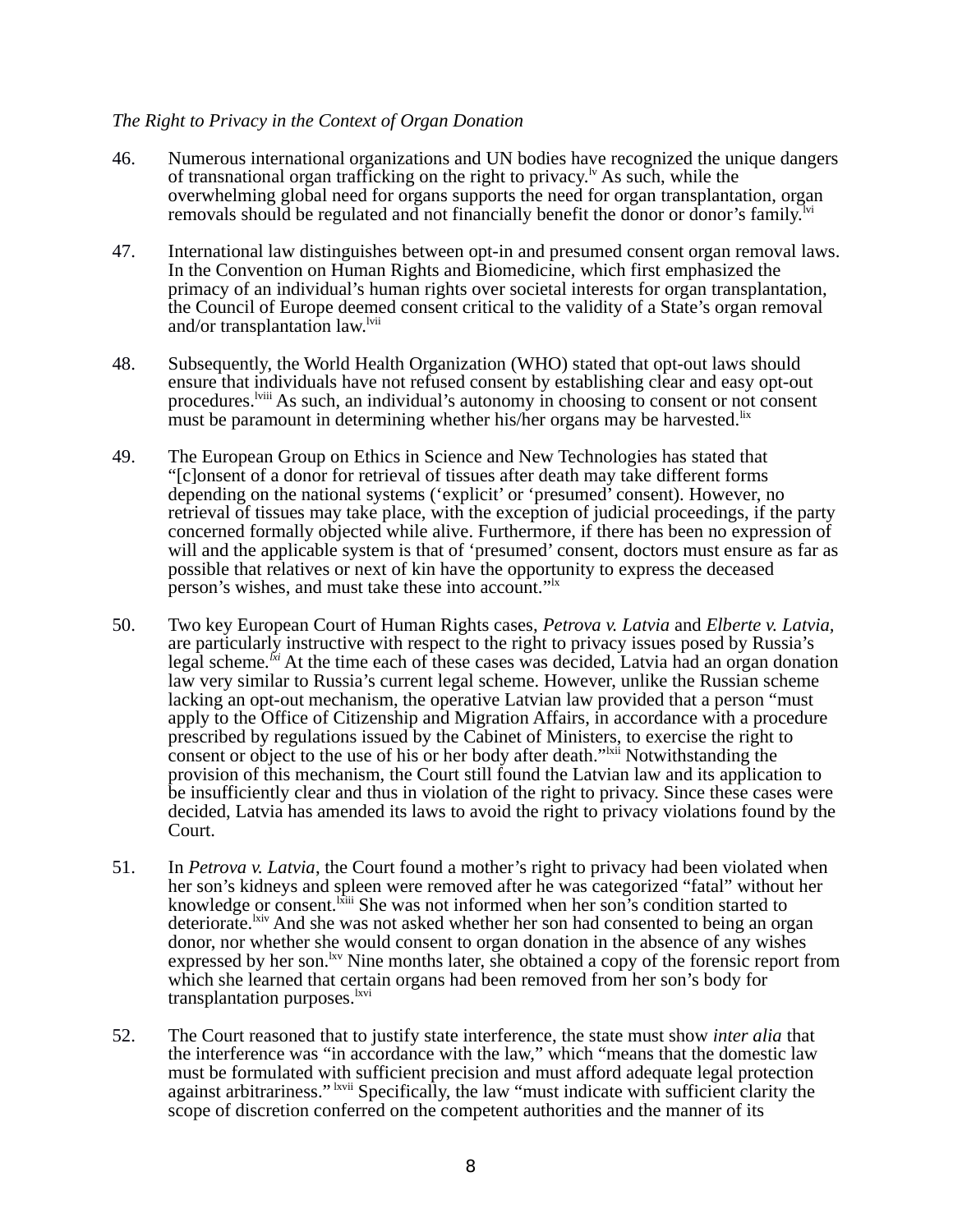exercise."<sup>Ixviii</sup> The Court underscored that "the principle of legality requires States not only to respect and apply, in a foreseeable and consistent manner, the laws they have enacted, but also, as a necessary part, to ensure the legal and practical conditions for their implementation."<sup>Ixix</sup>

- 53. The Court noted a disagreement among Latvian authorities as to the obligations of medical personnel — similar to the confusion that exists among Russian authorities, described above — and found that such disagreement demonstrated a "lack of reasonable clarity." Also, the Court found that "it remains unclear how the 'presumed consent system', as established under the Latvian law, operates in practice in the circumstances in which the applicant found herself, whereby she had certain rights as the closest relative but was not informed – let alone provided with any explanation – as to how and when these rights might have to be exercised." $\frac{1}{x}$  The Court concluded that "[w]hile Latvian law set out the legal framework allowing the closest relatives to express their wishes in relation to organ removal for transplantation purposes, it did not define with sufficient clarity the scope of the corresponding obligation or the discretion conferred on medical practitioners or other authorities in this respect."<sup>Ixxi</sup>
- 54. The Court held that the Latvian law was not "formulated with sufficient precision or afforded adequate legal protection against arbitrariness" and therefore violated the right to privacy.<sup>lxxii</sup>
- 55. Similarly, in *Elberte v. Latvia*, the ECtHR held that Latvia's law violated a women's right to privacy when her husband's tissue had been removed during a forensic autopsy without her knowledge or consent.<sup>lxxiii</sup>
- 56. The Court engaged in the same analysis used in *Petrova* and likewise decided that the law violated the right to privacy*.* The Court found that "although Latvian law set out the legal framework allowing the closest relatives to express consent or refusal in relation to tissue removal, it did not clearly define the scope of the corresponding obligation or the margin of discretion conferred on experts or other authorities in this respect."<sup>Ixxiv</sup>
- 57. The Court made a point of emphasizing that "the relevant European and international documents on this matter accord particular importance to the principle that the relatives' views must be established by means of reasonable enquiries . . . If the wishes of the deceased are not sufficiently clearly established, relatives should be contacted to obtain testimony prior to tissue removal."<sup>Ixxv</sup>

#### *The Russian Organ Donation Legal Scheme's Lack of Sufficient Precision and Clarity in Violation of the Right to Privacy*

- 58. Based on the authorities discussed above, Russia's organ donation legal scheme does not comply with the human rights requirements for presumed consent laws. Accordingly, the legal scheme violates the right to privacy.
- 59. International standards and case law make clear that presumed consent programs must include clear and easy opt-out procedures. Russia's scheme does not have such procedures, despite calls for their implementation. By contrast, the former Latvian optout law, denounced in the *Petrova* and *Elberte* cases, did include a formal opt-out mechanism — yet was still deemed insufficiently clear and precise. The legal threshold for opt-out mechanisms is stringent and Russia's scheme falls far short.
- 60. The relevant standards and cases also establish that medical personnel must proactively seek to ascertain donative intent and provide family with a meaningful opportunity to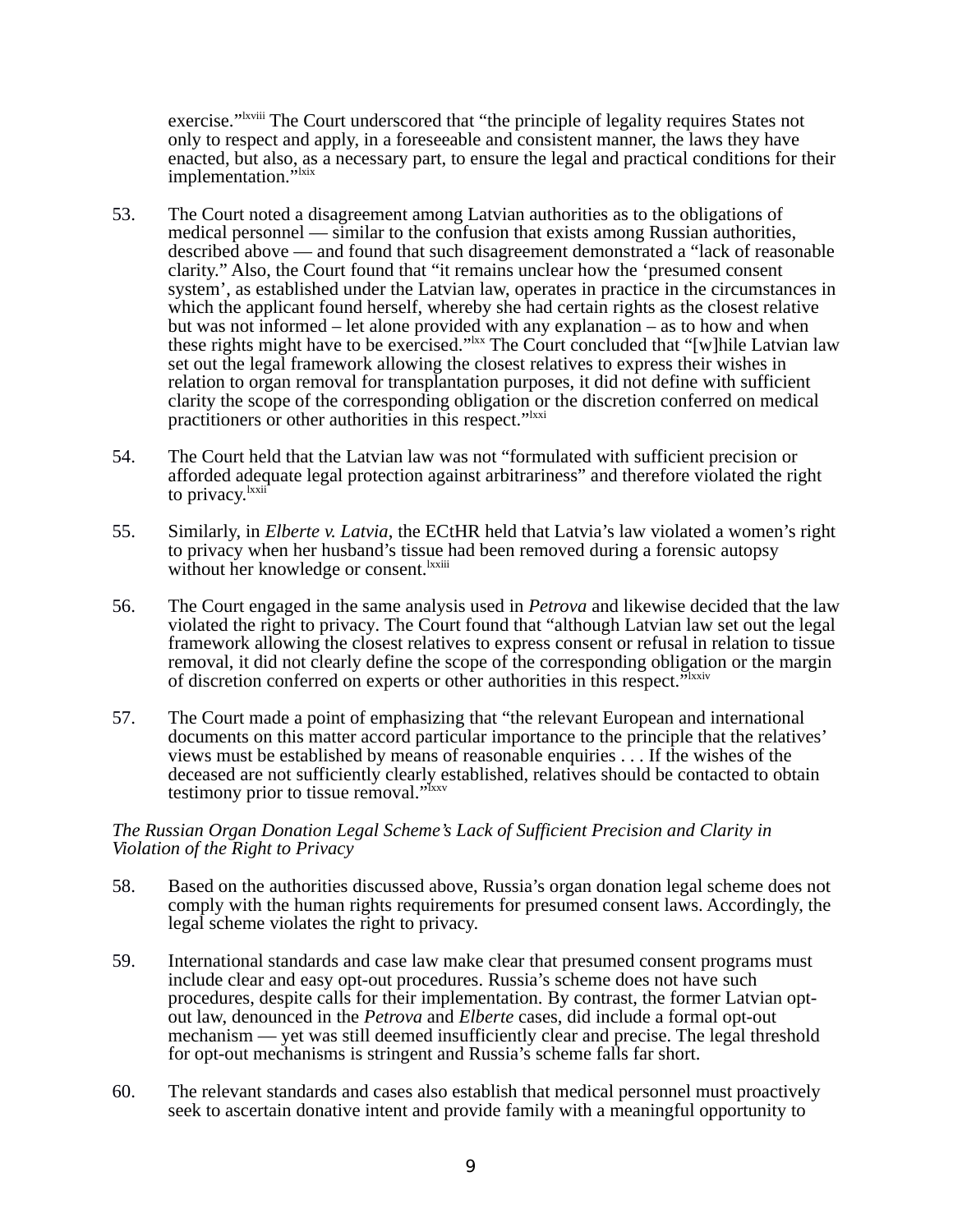give or refuse consent. The application of Russia's laws has shown that doctors do not feel compelled to do so and, in fact, do not do so.

- 61. The lack of clarity and precision is underscored by the fact that even state officials have admitted their confusion over the obligations of medical professionals (specifically, with respect to the conflict between the Transplantation Act and the Burial Act). Indeed, Russia has stated that this confusion is the reason authorities have not prosecuted any doctors for the unlawful removal of organs.
- 62. Finally, there does not seem to be evidence that the legal scheme has actually increased the incidence of organ transplantation. Rather, in spite of its liberal approach in favor of donation, the state has had three to four times fewer incidences of organ transplantation than states with stricter laws.<sup>lxxvi</sup> This fact undermines any state argument that its intrusiveness is somehow justified by a legitimate aim.

#### **B. Russia's Presumed Consent Legal Scheme Also Violates the Right to Information and Promotes Discrimination.**

# *The Right to Information Under International Human Rights Law*

- 63. Russia has ratified multiple treaties that set forth the right to information, and is therefore bound to take measures to uphold and fulfill this right.
- 64. For example, Article 19 of the International Covenant on Civil and Political Rights, reiterates the language used in the Universal Declaration of Human Rights, highlighting the importance of the ability to exchange information.<sup>lxxvii</sup> Also, Article 10 of the European Convention for the Protection of Human Rights and Fundamental Freedoms guarantees that people can "receive and impart information and ideas without interference by public authority."<sup>Ixxviii</sup>
- 65. The right to information requires states to do more than merely refrain from impeding access to information. States must "ensure easy, prompt, effective and practical access" to information."<sup>Ixxix</sup> Indeed, "[t]o give effect to the right of access to information, States parties should proactively put in the public domain Government information of public interest."<sup>Ixxx</sup> And "States parties should also enact the necessary procedures, whereby one may gain access to information" and "widely publish and disseminate documents of significant public interest" with an eye toward maximum disclosure. Ixxxi
- 66. Russia not only has an obligation to inform people about the presumed consent law, it must also provide the information necessary for them to provide or refuse to provide consent.
- 67. As WHO states, "[p]rogrammes are more able to rely on the deceased's explicit or presumed consent, without seeking further permission from family members, when the public's understanding and acceptance of the process of donating cells, tissues and organs is deep-seated and unambiguous."<sup>Ixxxii</sup> The onus is on the state to ensure that all citizens are fully aware and informed.
- 68. WHO also states that the information regarding the presumed consent system must be communicated in a full, objective and locally relevant manner, which respects the intimacy and complexity of making such a decision.<sup>lxxxiii</sup>
- 69. Indeed, "a massive public education campaign is needed to ensure that all citizens are fully aware of their right to opt out of the system. This aids in ensuring that a person who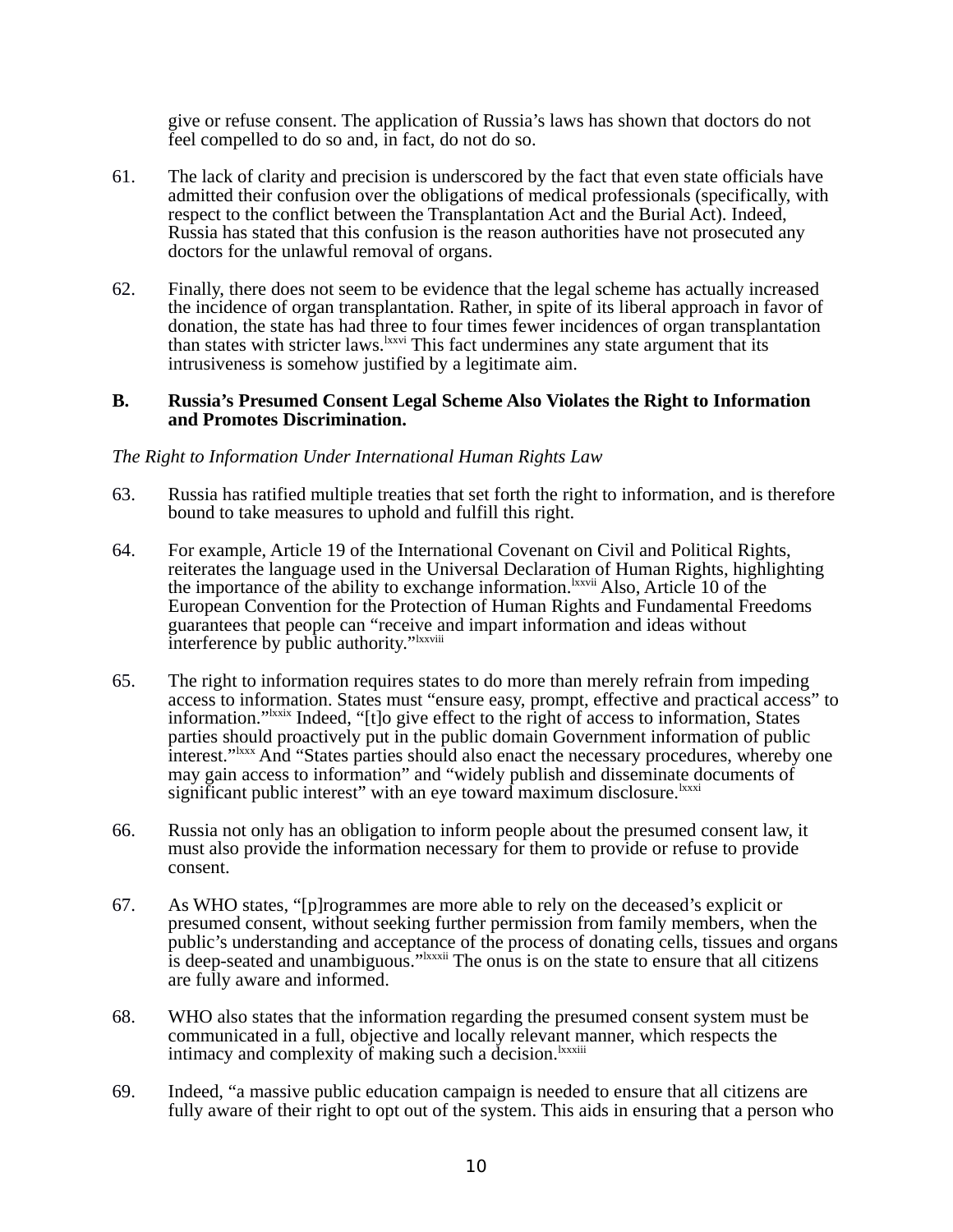does not opt out of the system has made a voluntary, informed decision to do so and is not simply ignorant of the right to object to organ donation."<sup>IXXXIV</sup>

#### *Russia's Failure to Meet its Obligations Pursuant to the Right to Information Resulting in Clandestine Organ Removals and Discriminatory Effects for Vulnerable Groups*

- 70. Unfortunately, Russia has not met its obligations to ensure citizen awareness pursuant to the right to information. As noted above, a series of public surveys has established that only a small percentage of the population is aware of the legal scheme. A 2017 survey demonstrated that 62.3% of the population knew nothing about the fact that doctors may remove their organs without their consent.<sup>lxxxv</sup> Even if more members of the public were aware of the legal scheme, they would likely be confused as to how to opt out given that there is no mechanism for doing so.
- 71. The lack of awareness and confusion regarding the legal scheme results in disjointed applications of the law and gives unfettered discretion to state officers, agents and medical personnel. The Chairman of Russia's National Patient Safety Agency, Alexei Strachenko, has highlighted this issue, pointing out that every transplantation facility follows its own policies. Ixxxvi Strachenko has explained that such disparate protocols breed corruption, because without a coherent and transparent system the Russian government could continue to intrude upon individuals' human rights without detection or recourse. <u>Ixxxvii</u>
- 72. Moreover, the issues surrounding the application of the presumed consent scheme have profound effects on everyone in Russia, but can have a particularly harsh impact on vulnerable groups such as women, children, people who are economically depressed, people with disabilities and people who are not literate.
- 73. Such marginalized groups are likely unable to obtain access to the information needed to opt out of the presumed consent scheme. IXXXVIII "Consequently, the law will have a disparate impact on the disenfranchised who will, in essence, be supplying transplant organs for the wealthy."<sup>Ixxxix</sup>

\* \* \*

74. In conclusion, Russia's legal scheme, as currently written and implemented, violates the right to privacy and the right to information. The scheme also poses risks for discrimination against vulnerable groups. To be sure, there are additional rights implicated by the scheme; however, spatial constraints prevent their discussion in this report.

# **V. RECOMMENDATIONS**

- 75. In light of these violations and considering the information set forth above, the submitting parties respectfully request that the Human Rights Council add the issue of Russia's organ donation legal scheme to the list of issues and adopt the following recommendations:
	- (1) Russia should amend its current legislation to resolve any conflicts and ensure the requisite precision and clarity. Such clarity is especially needed to establish that medical personnel have the burden to proactively inform the relatives of putative donors that they intend to harvest organs and proactively seek and confirm that there is consent or a lack of consent for organ removal.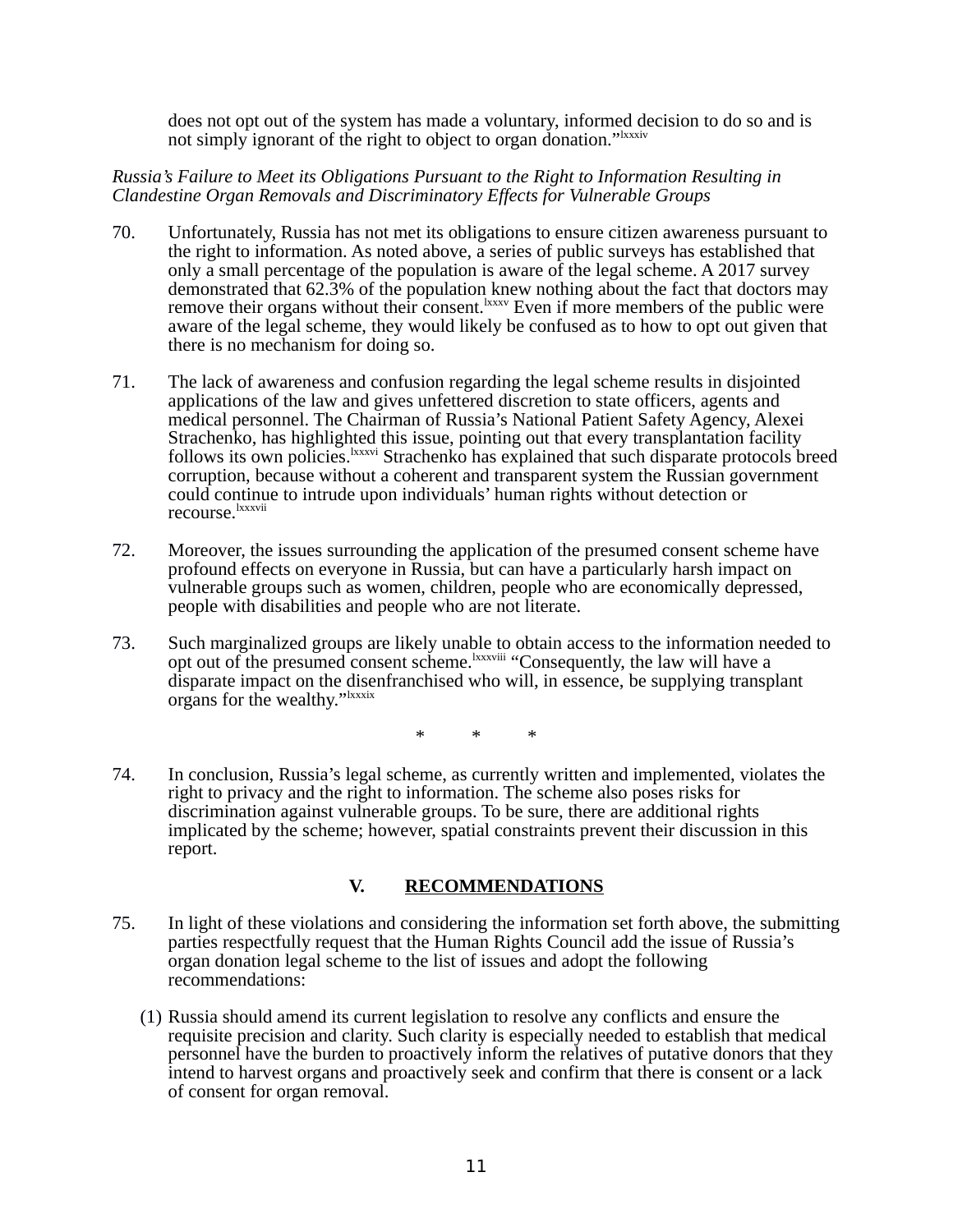- (2) Russia should adopt an easily accessible, formal mechanism through which the individuals' donative intent can be registered.
- (3) Russia should consider changing its organ donation system to an opt-in program.
- (4) Once legally sufficient legislation has been implemented, Russia should publicize the legal scheme and mechanism with special attention to marginalized and poorly educated people.
- (5) Once legally sufficient legislation has been implemented, Russia should vigorously pursue criminal investigations and prosecutions of unlawful organ removals.
- (6) Once legally sufficient legislation has been implemented, Russia should install oversight mechanisms that assess the effectiveness of these changes and improve overall accountability and transparency.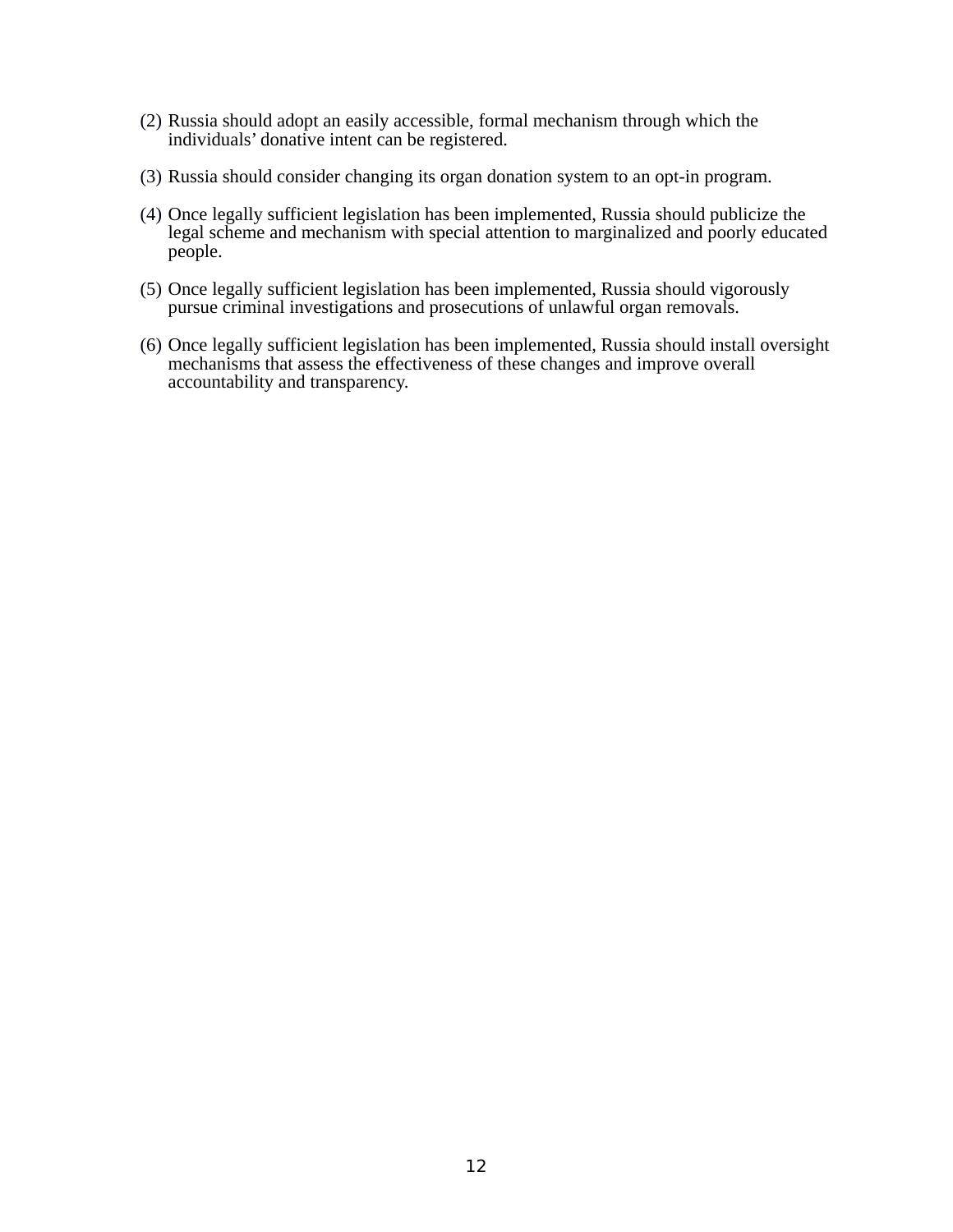i *See, e.g.,* Everton Bailey, *Should the State Have Rights to Your Organs? Dissecting Brazil's Mandatory Organ Donation Law*, 30 U. MIAMI INTER-AM. L. REV. 707 (1999).

ii Traci J. Hoffman, *Organ Donor Laws in the U.S. and the U.K.: The Need for Reform and the Promise of Xenotransplantation*, 10 IND. INT'L & COMP. L. REV. 339, 350 (2000)

iii *Ibid.; See also* ORGANISATION FOR ECONOMIC CO-OPERATION AND DEVELOPMENT,

XENOTRANSPLANTATION: INTERNATIONAL POLICY ISSUES, (1999).

iv Bailey, *supra* note i, at 720-21.

v *Ibid.*

vi Reply Brief for Petitioner, Sablina and Others v. Russia, Eur. Ct. H.R., No. 44460/16, ¶ 26.1 (2017). vii *Ibid.*

viii Федеральный Закон от 22.12.1992 № 4180-1 "О трансплантации органов и (или) тканей человека" (hereinafter, "Transplantation Act").

ix Application to the Court, Sablina and Others v. Russia*,* Eur. Ct. H.R., No. 44460/16, Statement of Facts and Questions, ¶¶ 5-6, Sept. 21, 2016 (hereinafter, "Sablina v. Russia Statement");

Transplantation Act, *supra* note viii, art. 8. The full English translation of Article 8 is as follows: "The removal of organs and (or) tissues from a corpse is not allowed if the health care institution at the time of removal was informed that this person during his life or his close relatives or the legal representative stated their disagreement to removal of his organs and (or) tissues after death for transplantation to a recipient."

x Sablina v. Russia Statement, *supra* note ix, at ¶¶ 5-6; Transplantation Act, *supra* note viii, at Preamble.

xi Sablina v. Russia Statement, *supra* note viii, at ¶ 5.

xii Application to the Court, Sablina and Others v. Russia, *supra* note ix, at "Supplement" ¶ 2. xiii *Ibid.*

xiv L.V. Zhytynsky v. Saratov*,* SOBRANIE ZAKONODATEL'STVA ROSSIISKOI FEDERASTII [SZ RF] [Russian Federation Collection of Legislation] Dec. 4, 2003, No. 459-O. xv *Ibid.*

xvi See the Constitutional Court's decision No. 224-О dated 10 February 2016. The case was initiated by the application by Sablina and others, which became a ground for the case *Sabliand and Others v. Russia*. The document was not published.

xvii *Ibid.*

xviii Council of Europe, Steering Committee On Bioethics & European Health Committee, *Replies to the questionnaire for member states on organ trafficking,* CDBI/INF (2003) 11 rev. 2 (June 2, 2004); *see* Application to the Court, Sablina and Others v. Russia, *supra* note viii, at "Supplement" ¶ 4. xix *See* Application to the Court, Sablina and Others v. Russia, *supra* note ix, at "Supplement" ¶ 5. xx *See* Application to the Court, Sablina and Others v. Russia, *supra* note ix, at "Supplement" ¶ 6. xxi Sablina v. Russia Statement, *supra* note viii, at ¶ 6; Федеральный Закон от 21.11.2011 № 323-ФЗ "Об основах охраны здоровья граждан в Российской Федерации."

xxii Федеральный Закон от 21.11.2011 № 323-ФЗ "Об основах охраны здоровья граждан в Российской Федерации," *supra* note xxii.

xxiii *Ibid.*

xxivReply Brief for Petitioner, Sablina and Others v. Russia, *supra* note vi, at ¶ 29.1. *See also* Gabbasova Lialia Adygamovna, Asst. to the Russian Minister of Health, Address at the Implementation of International and Constitutional Guarantees of Human Rights in Russian Law and Practice: Questions of Bioethics in Medical Practice in Russia (Surrogacy, Transplantation) (Apr. 12, 2017) (video available at [http://sutyajnik.ru/news/2017/04/2775.html\)](http://sutyajnik.ru/news/2017/04/2775.html).

xxvReply Brief for Petitioner, Sablina and Others v. Russia, *supra* note vi, at ¶ 15.

xxvi *See* Elena Anatolyevna Kirillova and Varvara Vladimirovna Bogdan, *Actual Problems of Post-Mortem Organ Donation by Bequest in the Law of Succession in Russia: A Comparative Legal Analysis,* 15:8 MIDDLE E. J. OF SCI. RES. (2013).

xxvii*Ibid.*

xxviii *Report on the results of sociological survey "Transplantation (removal) of organs from deceased patients without their consent in their lifetime, or the consent of their relatives,"* SUTYAJNIK, Yekaterinburg, (2017), available at http://sutyajnik.ru/documents/5030.pdf.

xxix Olga Karaeva, *Donorstvo organov: problem i perspektivy razvitiya v Rossii* (Moskva: Levada-Tsenter, 2013), *available at*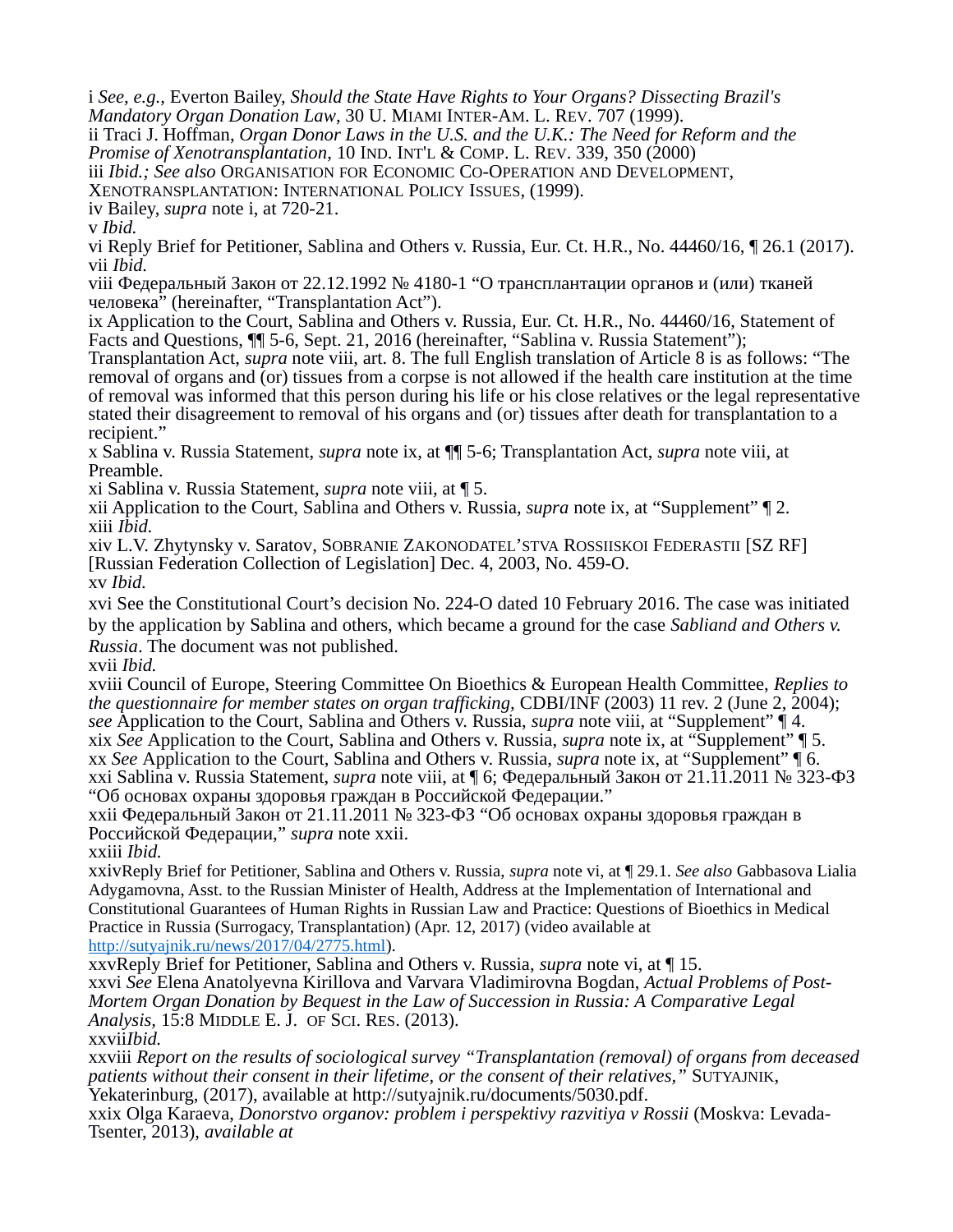http:www.levada.ru/old/sites/default/files/otchet\_donorstvo\_organov\_v\_rossii\_l\_evada-centr.pdf. xxx *Id.* at ¶ 17. xxxi *Id.* at ¶¶ 10-11. xxxii Case No 2-5181/2013, Kirovsky dist. ct. Omsk, Judgment, Oct. 23, 2013, at 6. xxxiii Sablina v. Russia Statement, *supra* note viii, at ¶ 1. xxxiv *Ibid.* xxxv *Id.* at ¶ 2*. See also* Reply Brief for Petitioner, Sablina and Others v. Russia, *supra* note vi, at ¶ 2.3. xxxvi Sablina v. Russia Statement, *supra* note viii, at ¶ 2. xxxvii *Ibid.* xxxviii Reply Brief for Petitioner, Sablina and Others v. Russia, *supra* note vi, at ¶¶ 2.5-2.6. xxxix *Id.* at ¶ 7. xl *Ibid.* xli *Ibid.* xlii *Ibid.* xliii Sablina v. Russia Statement, *supra* note viii, at ¶ 2. xliv *Id.* at ¶¶ 2-5. xlv *Ibid.* xlvi Subject Matter of the Case and Questions, Valyushchenko v. Russia, Eur. Ct. H.R., No. 51283/14, at ¶ 1 (Jan. 10, 2017). xlvii *See* Universal Declaration of Human Rights, G.A. Res. 217 (III) A, U.N. Doc. A/RES/217(III), art. 12 (Dec. 10, 1948). xlviii *See* International Covenant on Civil and Political Rights, Mar. 23, 1976, 999 U.N.T.S. 171, art. 17 (hereinafter "ICCPR"); Convention on the Rights of Persons with Disabilities, Mar. 30, 2007, G.A. Res. 61/106, U.N. Doc. A/RES/61/106, 2515 U.N.T.S. 44910, art. 22(1) (hereinafter "CRPD"); Convention on the Rights of the Child, Nov. 20, 1989, G.A. Res. 44/25, U.N. Doc. A/RES/44/25, 1577 U.N.T.S. 27531, art. 16 (hereinafter "CRC"); European Convention on the Protection of Human Rights and Fundamental Freedoms, Apr. 11, 1950, 213 U.N.T.S. 2889, art. 8 (hereinafter "ECHR"). xlix S*ee* United Nations Human Rights Committee, Boodoo v. Trinidad and Tobago, Communication No. 721/1996, U.N. Doc. CCPR/C/74/D/721 (1997); United Nations Human Rights Committee, Toonen v. Australia, Communication No. 488/1992, U.N. Doc CCPR/C/50/D/488/1992 (1994); Glass v. the United Kingdom*,* Eur. Ct. H.R., No. 61827/00 (2004)*;* Worwa v. Poland*,* Eur. Ct. H.R., No. 26624/95, 43 EHRR 35 (2003)*;* YF v. Turkey, Eur. Ct. H.R., No. 24209/94 (2003). lToonen v. Australia, *supra* note xlvi, at ¶ 8.5. li *Ibid*. lii Glass v. the United Kingdom*, supra* note xlvi, at ¶¶ 70–72. liii *Ibid.* liv *See, e.g.,* X and Y v. the Netherlands, 23 Eur. Ct. H.R. (ser. A.) ¶ 91 (1985) and Ciubotaru v. Moldova, Eur. Ct. H.R., No. 27138/04, § 51 (2010). lv *See* U.N.GIFT Steering Committee, Joint Statement by the member organizations of the UN.GIFT Steering Committee, January 2015 (Dec. 31, 2014), *available at*  http://www.ungift.org/knowledgehub/en/stories/March2015/joint-statement.html; U.N. Office of the High Commissioner of Human Rights, Fact Sheet No. 36: Human Rights and Human Trafficking (2014), *available at* http://www.ohchr.org/Documents/Publications/FS36\_en.pdf; U.N. Office on Drugs and Crime, Assessment Toolkit: Trafficking in Persons for the Purpose of Organ Removal (2015), *available at* https://www.unodc.org/documents/humantrafficking/2015/UNODC\_Assessment\_Toolkit\_TIP\_for\_the\_Purpose\_of\_Organ\_Removal.pdf. *See also* Yosuke Shimazono, The State of the International Organ Trade: A provisional picture based on integration of available information, WHO BULLETIN (Dec. 2007), *available at*  http://www.who.int/bulletin/volumes/85/12/06-039370.pdf?ua=1. lviErica Teagarden, *Human Trafficking: Legal Issues in Presumed Consent Laws*, 30 N.C. J. INT'L L. & COM. REG. 685, 686 (2005). lviiConvention for the Protection of Human Rights and Dignity of the Human Being with Regard to the Application of Biology and Biomedicine: Convention on Human Rights and Biomedicine, arts. 2, 19, E.T.S. no. 164 (Apr. 4, 1997) (hereinafter, "Oviedo Convention"). *See also* World Health Organization, Guiding Principles on Human Cell, Tissue and Organ Transplantation, Commentary on Guiding

Principle 1 (May 21, 2010).